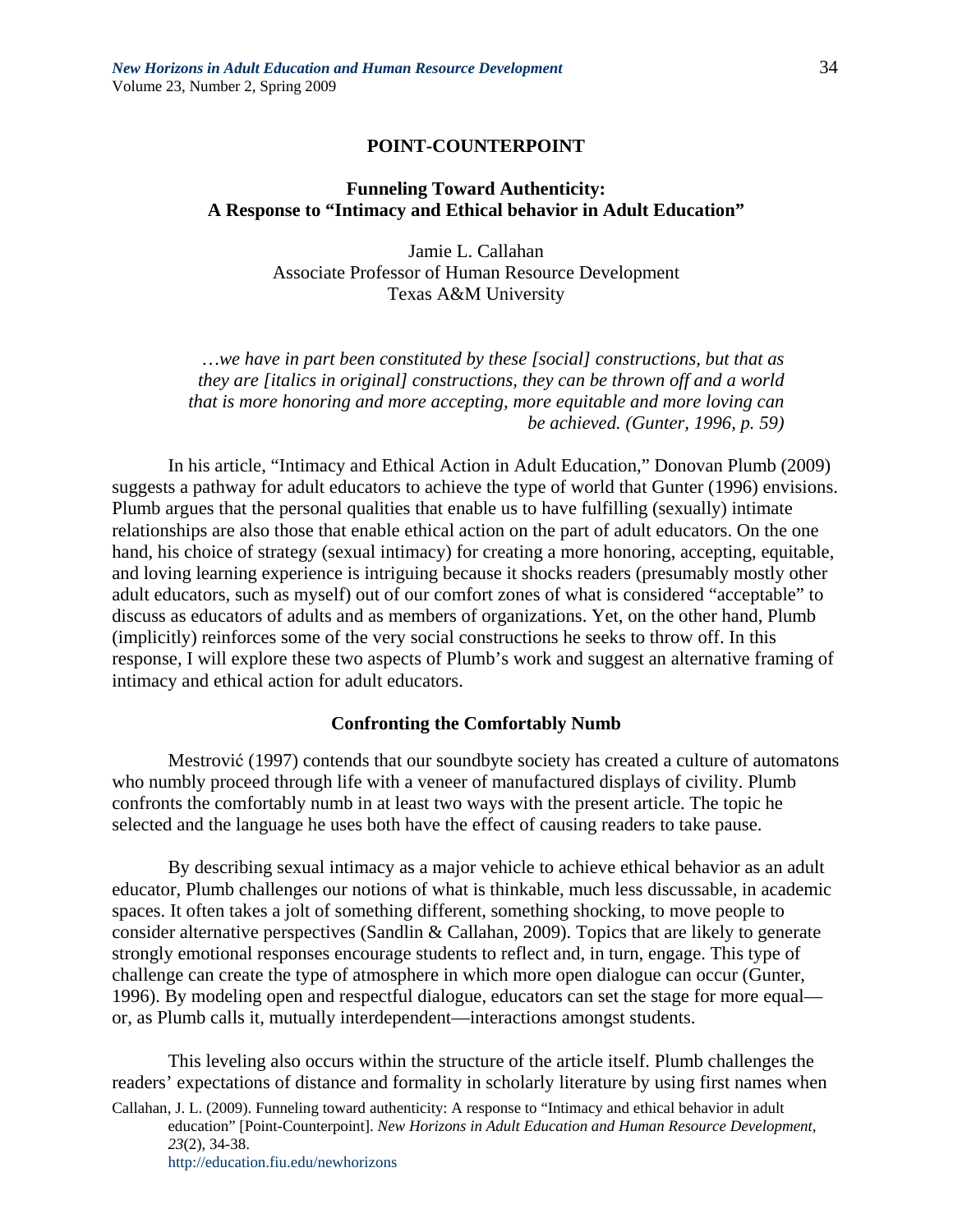he refers to other works. Thus, he creates a more intimate connection with a scholarly community of practice. This challenge has the power to encourage reflection upon how private spaces (whether sexual or not) influence public action. In other words, confronting challenging topics that cause us to reflect upon self may change the way we behave in interactions with others. Despite the power presented by the use of sexual intimacy, I challenge whether the personal qualities of trust, tolerance, and other-directedness that Plumb argues are the foundation of ethical behavior in the classroom are necessarily or particularly learned through *sexual* intimacy.

### **Power and Maturity**

The use of sexual intimacy as the vehicle through which ethical behavior can be learned by adult educators presents several challenges. Plumb uses Kernberg's psychoanalytic work that explains gendered identity as socially constructed as the foundation for understanding the nature of sexual intimacy. This is problematic on at least two accounts.

First, he describes the development of sexual intimacy through the lens of relationships between men and women. Coupled with the opening story about Friere's discomfort at having another man hold his hand, this representation of sexual intimacy privileges heterosexual relationships. Although the story about Freire captures attention, it draws attention to homophobic tendencies "at the expense of thinking about the possibility for intimacy in all but the narrowest sense" (Rumens, 2008, p. 15). While Plumb acknowledges the heteronormative orientation of Kernberg's (and, by extension, his own) account of sexual intimacy, this is done in a passingly brief parenthetical note.

Second, Plumb's description, based on Kernberg, of the development of gendered intimacy development reinforces gendered power differentials. While Plumb acknowledges that his descriptions of gender development are dichotomizing, by not directly confronting the power implications inherent in his description, he is (implicitly) accepting the normalcy of gendered roles without exploring the ways in which power is associated with enacting those roles. And, yet, sexuality and socially constructed gender identities are fraught with power implications (Fleming, 2007). Plumb frames these unequal relationships as made more equal through mutual interdependence, all the while not confronting the power that necessarily remains within such sexual relationships that he is equating to relationships between teachers and learners. Within the context of adult education, feminist scholars advocate the acknowledgment and *use* of power wisely (see for example, hooks, 1989). Gunter (1996) contended that "teachers necessarily have power" (p. 57). Indeed, in earlier works, I have suggested that to deny that teachers have power is to abdicate responsibility (Callahan, 2004).

Another challenge of the use of sexual intimacy as the foundation for ethical behavior is that Plumb seems to confound sexual intimacy with maturity. This is particularly apparent in the use of Erikson's theory of human psychosexual development. Referred to as the "Eight Ages of Man" (Erikson, 1950), Erikson's theory proposes a series of stages through which individuals progress. Simplistically, the adult stages include identity, intimacy, generativity, and integrity. What is important to note here is that generativity is distinct from intimacy, which occurs in young adulthood. Generativity is the aftermath of having negotiated both identity (an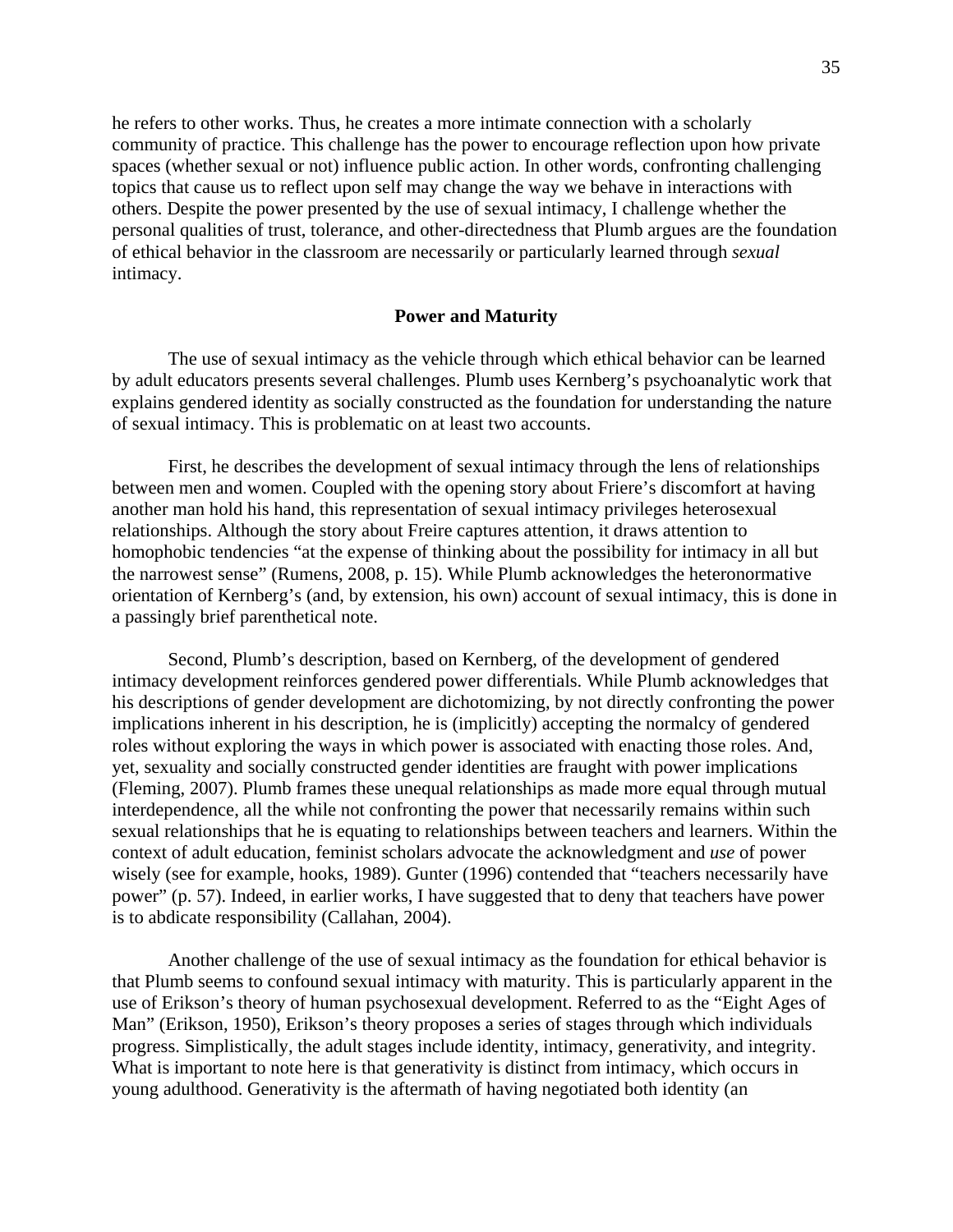understanding of self) and intimacy (an understanding of self in relation to close personal others) (Bradley & Marcia, 1998). Generativity is about giving back, about creating a legacy (Slater, 2003); it is not about forming sexually-based bonds of mutual interdependence which, for Erikson, occur at a different, and earlier, life-stage.

# **What If…**

We were to use *intimacy* in general, as opposed to *sexual intimacy*, to serve as a lens for ethical behavior amongst adult educators?

Plumb contends that ethical action is based in trust, tolerance, and other-directedness that is found in sexual intimacy. What about the intimacy between a parent and child? Or lifelong best friends? While the notion of *sexual* intimacy is certainly provocative, these characteristics that Plumb claims to be the source of ethical behavior are likely to be learned in a variety of other types of intimate relationships besides sexually intimate relationships. The focus on *sexual* intimacy unnecessarily narrows and dichotomizes the very relationships Plumb claims to hope to build. As Kerfoot and Knights (1998) note, an emphasis on sexuality risks instrumentalizing relationships because of the power differentials associated with sex.

I contend that the *ethical action* Plumb is calling for may be better constructed using a lens of authenticity of self that can be found through intimacy in general. The vulnerability and openness that Plumb hopes will be revealed through sexual intimacy may be equally found through a general conception of intimacy, which "frequently involves the unplanned experience of 'letting go', whereby the self is exposed and rendered vulnerable" (Rumens, 2008, p. 21).

Although he frames it differently, what Plumb is essentially trying to do is to call for a more genuine self-reflection within an artificially other-directed society. This self-reflection is molded by psychoanalysis toward acceptance and enactment of intimacy that leads to authenticity of self and, subsequently, ethical action (see Figure 1). This connection to the therapeutic is an acknowledged area of contention for adult educators (Yorks & Kasl, 2006). On the one hand, adult educators recognize that their ability to connect and engage with learners depends on deep self-reflection and awareness; on the other hand, adult educators tend to avoid such work in an effort to maintain "a clear distinction between education and therapy" (Yorks & Kasl, 2006, p. 46).

The work on authenticity in teaching is a growing area of research amongst (adult) educators, and Plumb's work reflects similar constructs of interest. Trustworthiness, openness, vulnerability, caring for others, risk taking, and contextualized self-awareness are but a few of the characteristics associated with authenticity in teaching (Kreber, Klampfleitner, McCune, Bayne, & Knottenbelt, 2007). The literature on authenticity further links these characteristics to adult educators' moral (and ethical) behavior.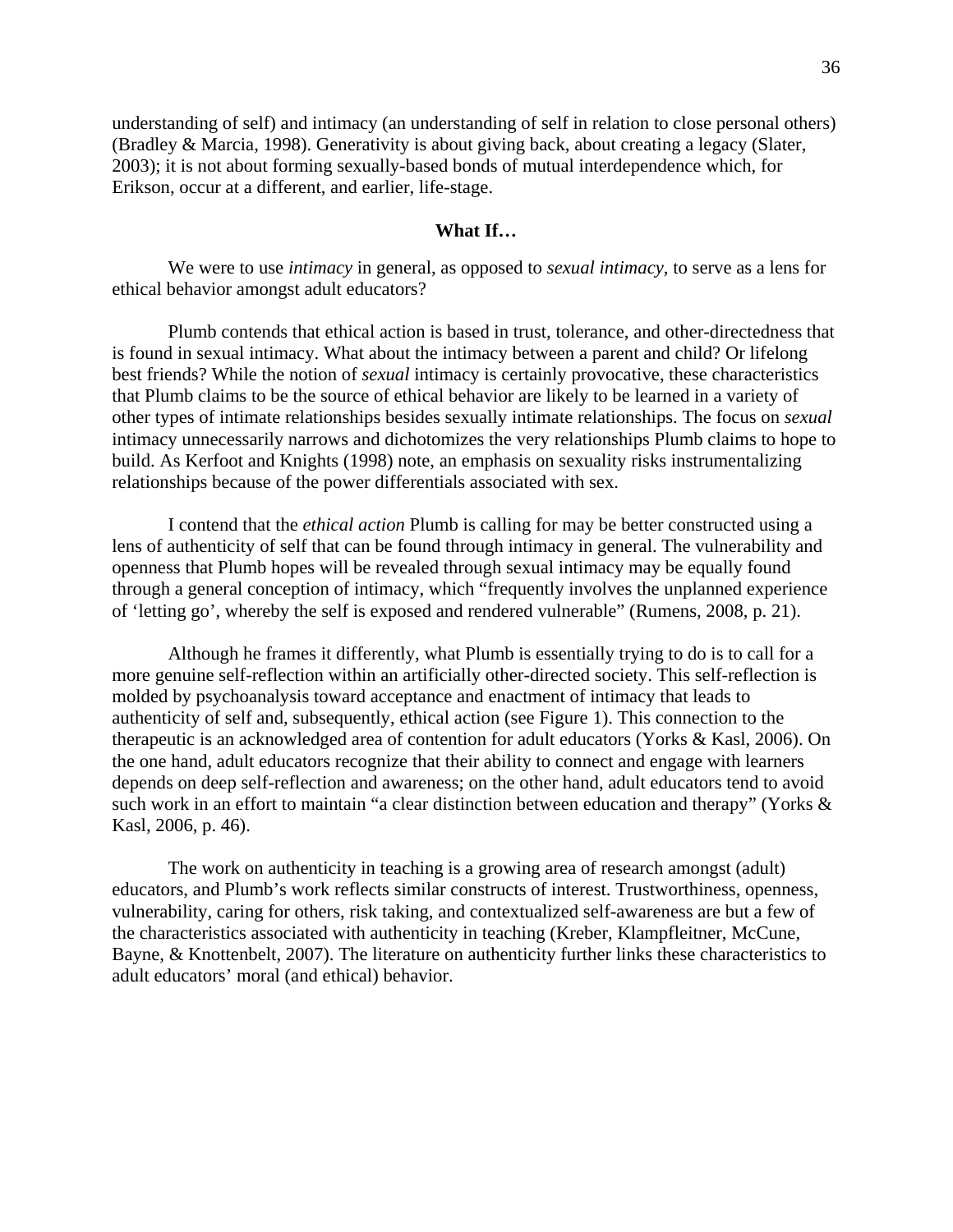

*Figure 1.* Funneling toward authenticity.

Nevertheless, Plumb's work offers two distinct dimensions from the work on authenticity. First, as already discussed, he focuses on a more specific dimension of intimacy (sexual intimacy) as the means to achieve these characteristics that lead to ethical behavior. Second, he advocates psychoanalysis as the means to help adult educators enact these characteristics in the classroom. What I hope for is a more rigorous exploration and explanation of how intimacy (particularly in its broader conception) and psychoanalysis can contribute more fully to our understanding of *authenticity* as it relates to ethical behavior by adult educators.

## **References**

- Bradley, C. L., & Marcia, J. E. (1998). Generativity vs. stagnation: A five‐category model. *Journal of Personality, 66*(1), 39‐64.
- Callahan, J. L. (2004). Breaking the cult of rationality: Mindful awareness of emotion in the critical theory classroom. In R. St. Clair & J. Sandlin (Eds.), *New Directions in Adult and Continuing Education*, *102,* 75‐83.

Erikson, E. H. (1950). *Childhood and society.* New York: Norton.

- Fleming, P. (2007). Sexuality, power and resistance in the workplace. *Organization Studies, 28*(2), 239‐256.
- Gunter, K. (1996). Authority is not a luxury: "Courageous dialogue" in the feminist classroom. *The Researcher, 11*(2), 56-59.

hooks, b. (1989). *Talking back: Thinking feminist, thinking black.* Boston: South End Press.

Kerfoot, D., & Knights, D. (1998). Managing masculinity in contemporary organizational life: A 'Man'agerial project. *Organization, 5*(1), 7-26.